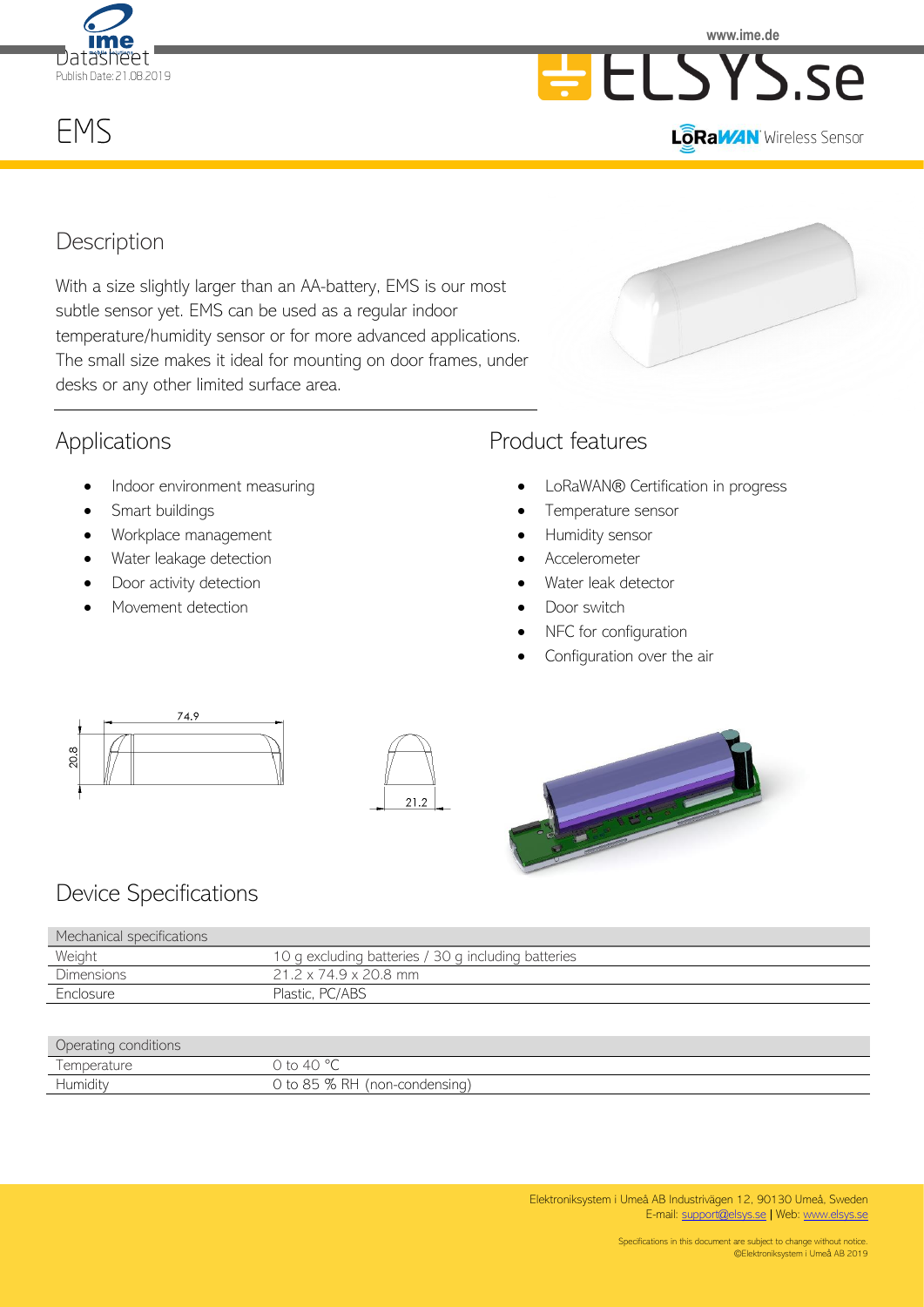





#### LORaWAN Wireless Sensor

EMS

| Radio / Wireless            |                                                                                |  |  |
|-----------------------------|--------------------------------------------------------------------------------|--|--|
| Wireless Technology         | LoRaWAN® 1.0.3                                                                 |  |  |
| Wireless Security           | LoRaWAN® End-to-End encryption (AES-CTR), Data Integrity Protection (AES-CMAC) |  |  |
| LoRaWAN Device Type         | Class A/C (configurable) End-device                                            |  |  |
| Supported LoRaWAN® features | OTAA, ABP, ADR, Adaptive Channel Setup                                         |  |  |
| Supported LoRaWAN® regions  | US902 - 928, EU863 - 870, AS923, AU915 - 928, KR920 - 923, RU864, IN865        |  |  |
| Link Budget                 | 137 dB (SF7) to 151 dB (SF12)                                                  |  |  |
| RF Transmit Power           | 14 dB / 20 dB (Region specific)                                                |  |  |

| Device Power Supply   |                                                             |
|-----------------------|-------------------------------------------------------------|
| Battery Type          | $1 \times 3.6V$ AA Lithium battery (Li-SOCI <sub>2</sub> )  |
| Expected Battery Life | Up to 10 years (Depending on configuration and environment) |

| Device Logging Function |                                                  |
|-------------------------|--------------------------------------------------|
| Sampling Interval       | Configurable via NFC and downlink configuration  |
| Data Upload Interval    | Configurable via NFC and downlink configuration. |

| Data types  |                       |           |                                                                          |
|-------------|-----------------------|-----------|--------------------------------------------------------------------------|
| Type value  | <b>vpe</b>            | Data size | Comment                                                                  |
| OxO1        | Temperature           |           | -3276.5 °C $\rightarrow$ 3276.5 °C (Value of: 100 $\rightarrow$ 10.0 ¡C) |
| 0x02        | Humidity              |           | $0 - 100 \%$                                                             |
| OxO3        | Acceleration/Level    |           | X, Y, Z-127 $\rightarrow$ +127 (Value of:63=1G)                          |
| 0x07        | VDD (Battery voltage) |           | 0-65535mV                                                                |
| <b>OxOA</b> | Pulse count           |           | 0-65535 (Between two send intervals)                                     |
| OxOB        | Pulse count ABS       | 4         | Absolute value 0-4294967295                                              |
| OxOD        | Digital               |           | / $O$ (On / Off)                                                         |

# Sensors

**Temperature** 

Resolution: 0.1 °C

Accuracy: ±0.2 °C (See figure 1)



Elektroniksystem i Umeå AB Industrivägen 12, 90130 Umeå, Sweden E-mail[: support@elsys.se](mailto:support@elsys.se) ǀ Web[: www.elsys.se](http://www.elsys.se/)